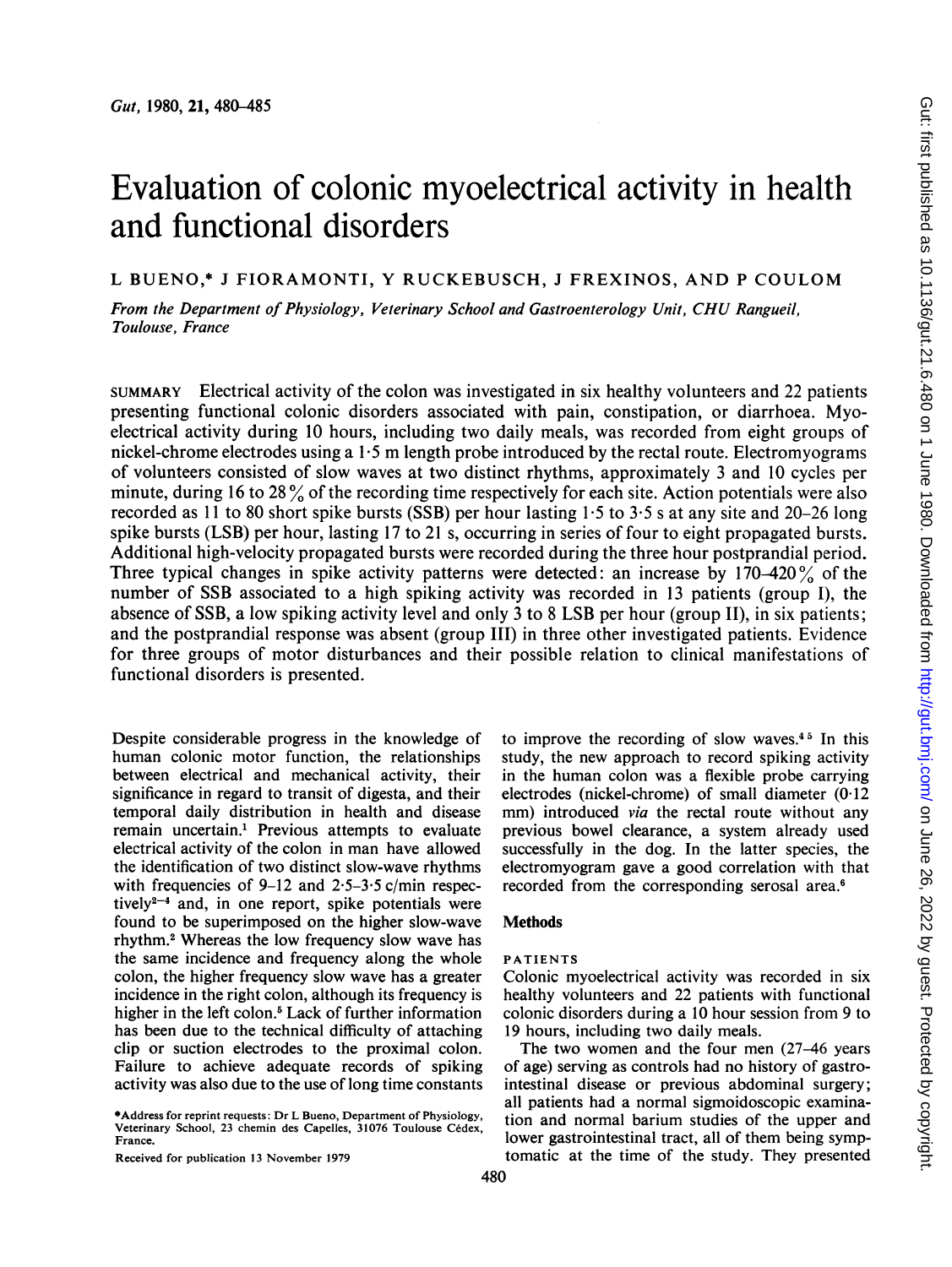with either chronic diarrhoea, or constipation, or a combination of both symptoms lasting longer than two months with abdominal diffuse or localised pain related or not to meals (Table 1). Informed consent was obtained from each patient and control subject.

The EMG probe consisted of <sup>a</sup> radiologically opaque polyvinyl tube, 150 cm in length and <sup>1</sup> cm in diameter supporting eight groups of three electrodes at <sup>10</sup> cm intervals from the tip (Fig. IA). The probe was introduced by the rectal route under sigmoidoscopy without air insufflation through a proctoscope 30 to 40 minutes before the recording session began. Introduction was stopped at the first sign of abdominal pain and the progression was radiographically controlled (Fig. 1B); no enema was given during the 24 hours preceding the recording session. Each electrode (0.12 mm in diameter) consisted of a ring of nichrome wire (Ni 80: Cr 20). The wires were insulated except for the discrete terminal loop anchored around the probe. This loop served as the sensor for the smooth muscle potentials via its mucosal contact. The groupings of three electrodes with <sup>5</sup> mm spacing ensured that there would be a pair suitable for bipolar recording should one of the wires break or not be in contact with the mucosa.

The free ends of the wires were connected to an eight-channel EEG machine (Minihuit Alvar, Paris), the electrical signals being amplified with a time

Sex, age (yr) Length of

history (yr)

5

constant of 0-1 <sup>s</sup> without additional filters and recorded at a paper speed of 7-2 cm/min and concomitantly picked up on a magnetic tape recorder with DC amplification. On three healthy subjects analysis of slow-wave frequency and presence has been made for the eight groups of electrodes by a two hour recording at a time constant of  $1.2$  s in place of  $0.1$  s.

Parietal pressure was simultaneously recorded during two recording periods in healthy vulunteers from one probe equipped with two strain gauges distant from 20 cm and placed <sup>1</sup> cm aborally to the corresponding electrode sites, the hardness of the tube being reduced at this place by reduction in its thickness.

Behavioural information (meals, micturition or defaecation, and activities or sensations) was reported directly on the EMG records. Records were stopped and the probe was withdrawn for patients presenting any sign of discomfort or pain that did not correspond with their previous pathological state (only one case).

Analysis of slow waves (frequency and duration) and of action potentials was made manually by visual inspection of both the direct and relayed EMG records for each channel.

A long spike burst was considered to be migratory when it was recorded with about the same time intervals between three consecutive electrode sites.

 $\mathbf{0}$ 

'Constipation' Stools frequency Related to Not related

 $(1$  week)

3

Abdominal pain

0 0  $0/ +$ 0  $0/+$  $\vec{0}$ 

1,

 $+ +$ 

 $+/0$ 

 $\frac{1}{2}$  $\frac{1}{2}$  $\pm$ .

 $+$   $+$ 

 $\mathbf 0$ 

Table <sup>1</sup> Clinical details

Patient

Constipation

M

58

| W                 |                                      |                                                                                        |           |          |                                       |                                                                                                                                                                                     |           |
|-------------------|--------------------------------------|----------------------------------------------------------------------------------------|-----------|----------|---------------------------------------|-------------------------------------------------------------------------------------------------------------------------------------------------------------------------------------|-----------|
|                   |                                      |                                                                                        |           |          |                                       |                                                                                                                                                                                     |           |
|                   |                                      |                                                                                        |           |          |                                       |                                                                                                                                                                                     |           |
|                   |                                      |                                                                                        |           | $+$      |                                       |                                                                                                                                                                                     |           |
| м                 | 42                                   |                                                                                        | 0         | $+++$    | $1 - 2$                               |                                                                                                                                                                                     |           |
| M                 |                                      |                                                                                        |           | $++++$   |                                       |                                                                                                                                                                                     |           |
| F                 | 61                                   |                                                                                        | 0         | $+$      |                                       |                                                                                                                                                                                     |           |
| M                 | 42                                   | 2                                                                                      | 0         | $0/+$    |                                       |                                                                                                                                                                                     |           |
| F                 |                                      | 0.5                                                                                    | $0/ +$    | $0/+$    | 4                                     |                                                                                                                                                                                     |           |
| F                 |                                      |                                                                                        | $0/ +$    | $0/+$    | 5.                                    |                                                                                                                                                                                     |           |
| M                 |                                      | Nn                                                                                     | 0         | $++++$   |                                       |                                                                                                                                                                                     |           |
| F                 |                                      |                                                                                        | 0         | $+ + +$  | $2 - 4$                               |                                                                                                                                                                                     |           |
|                   |                                      |                                                                                        | 0         | $+ +$    |                                       | 0                                                                                                                                                                                   |           |
|                   |                                      |                                                                                        |           |          |                                       |                                                                                                                                                                                     |           |
| F                 |                                      |                                                                                        | ÷         | 0        |                                       |                                                                                                                                                                                     |           |
| F                 | 36                                   |                                                                                        | 수수        |          | >3/d                                  |                                                                                                                                                                                     |           |
| M                 | 43                                   |                                                                                        | $+ + + +$ | 0        | $4 - 8/d$                             |                                                                                                                                                                                     |           |
|                   |                                      |                                                                                        | $+ +$     | 0        |                                       |                                                                                                                                                                                     |           |
| M                 |                                      |                                                                                        | $+ + +$   | $0/+$    |                                       |                                                                                                                                                                                     |           |
|                   |                                      | 3                                                                                      | $++$      | $\bf{0}$ |                                       | 0                                                                                                                                                                                   |           |
| Postprandial pain |                                      |                                                                                        |           |          |                                       |                                                                                                                                                                                     |           |
| F                 | 63                                   |                                                                                        |           |          | $6 - 7$                               | $++++$                                                                                                                                                                              |           |
| F                 |                                      |                                                                                        |           |          |                                       | $++$                                                                                                                                                                                |           |
| F                 |                                      | 0.5                                                                                    |           | 0        |                                       | $++++$                                                                                                                                                                              |           |
|                   | F<br>F<br>F<br>F<br>F<br>$\mathbf F$ | 53<br>34<br>56<br>35<br>29<br>31<br>52<br>62<br>36<br>59<br>57<br>57<br>40<br>59<br>36 |           | $0/ +$   | $- + +$<br>$+ + +$<br>$0/+$<br>$0/ +$ | 1 every 3 d<br>$1$ every $3-4$ d<br>$1 - 3$<br>$2 - 12$<br>$<$ every 3rd d<br>$5 - 11$<br>$1 - 3$<br>$1 - 3$<br>$2 - 6/d$<br>$2 - 3/d$<br>up to $12/d$<br>>4d<br>$6 - 7$<br>$5 - 6$ | ັບ<br>- 1 |

 $+ +$ 

'Diarrhoea'

 $\theta$ 

 $-++$  indicates severity of symptoms. Nn: not noted.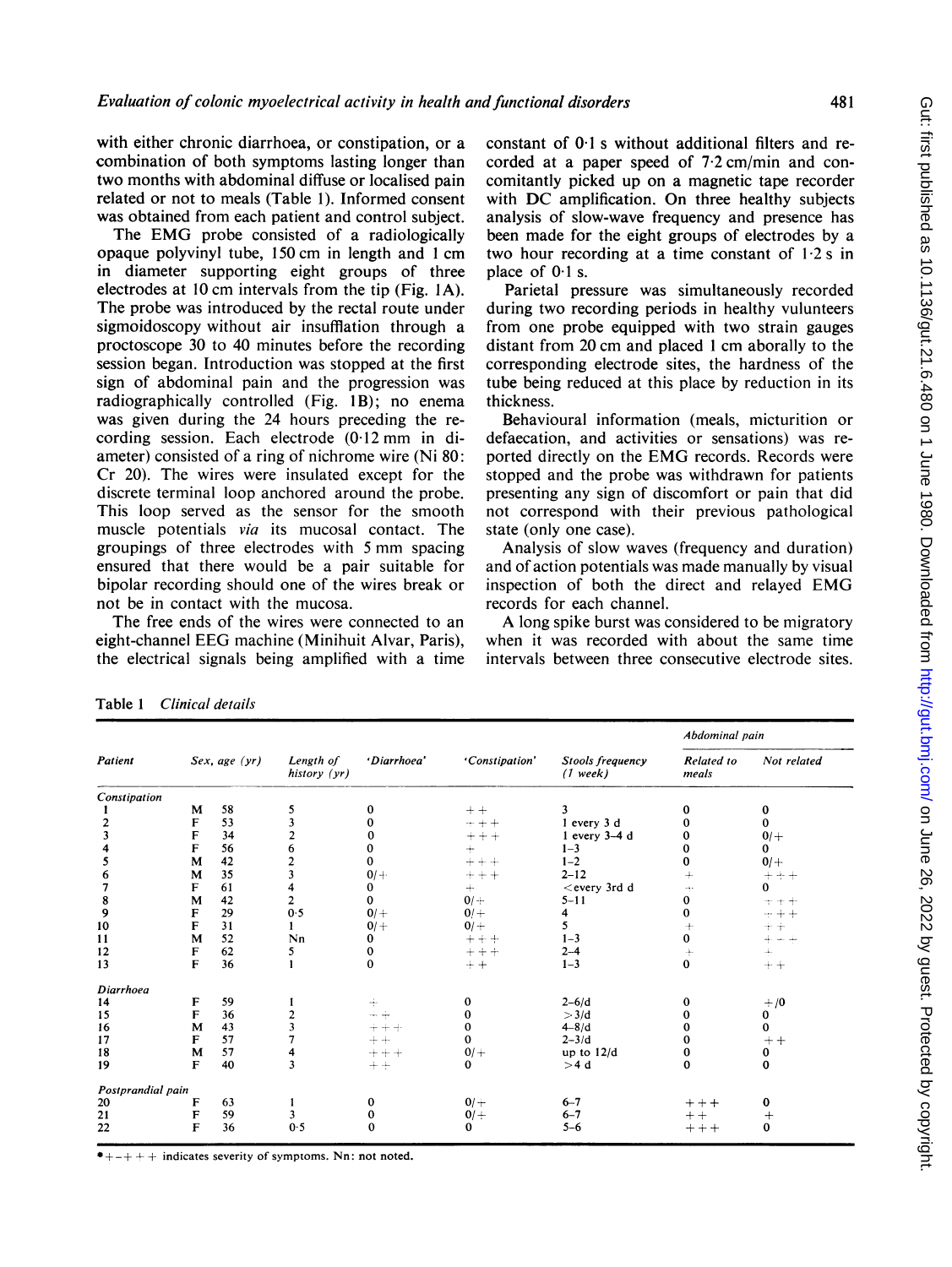

Fig. <sup>1</sup> Characteristics of the EMG recording probe (A) and its location during a recording session  $(B)$ .

## **Results**

# CHARACTERISTICS OF COLONIC MYOELECTRICAL ACTIVITY

In the six healthy subjects, electromyograms of the whole colon yielded the following patterns: two categories of slow wave having characteristic frequencies of 2-3 and 10-12 cycles/min independently of the site and appearing at one site during 16 (7-13%) and 28% (13-46%) of the recording time respectively, obtained with a time constant of 1.2 s; (2) action potentials (spikes) occurring in long spike bursts (LSB) lasting  $19.6 \pm 2.5$  s (mean  $\pm$ SD) propagated either aborally or orally in 37 and 26% of the cases respectively on the 70 cm investigated length, and short spike bursts (SSB) appearing in isolation at a single site 11 to 80 times per hour with a duration of  $1.5$  to  $3.5$  s (Fig. 2). The LSB occurred at a frequency of  $23.2 \pm 4.5$  per hour in series of 4 to 8 bursts (2-3 per min) having a similar iso- or antiperistaltic velocity of propagation of  $4.2 \pm 1.5$  cm/s, whereas SSB appeared located in series at a maximal frequency of 12 per min.

Simultaneous recording of EMG and parietal and intraluminal pressures showed that spiking activity was associated with colonic wall movements; Fig. 2 clearly shows that LSB are associated with pressure changes, although temporal association between each spike burst and pressure wave is not clearly demonstrated here (Fig. 2A). When only SSB were recorded, associated rhythmic pressure changes were detected on the mechanogram in more than 60% of cases (Fig. 2B). The amplitude of pressure changes associated with SSB was approximately 10 times lower than for the pressure peaks corresponding to LSB.

During the first three postprandial hours, this basic pattern was reinforced by the presence of

 $5$  Fig. 2 Electrical activity (lower record) and mechanogram (upper record) obtained from a strain gauge placed 1 cm aborally sse to the electrodes on the same probe. *LSB* were associated with pressure changes<br> $150(A)$  about 10 times higher than that  $(A)$  about 10 times higher than that observed for SSB occurring in series (B).

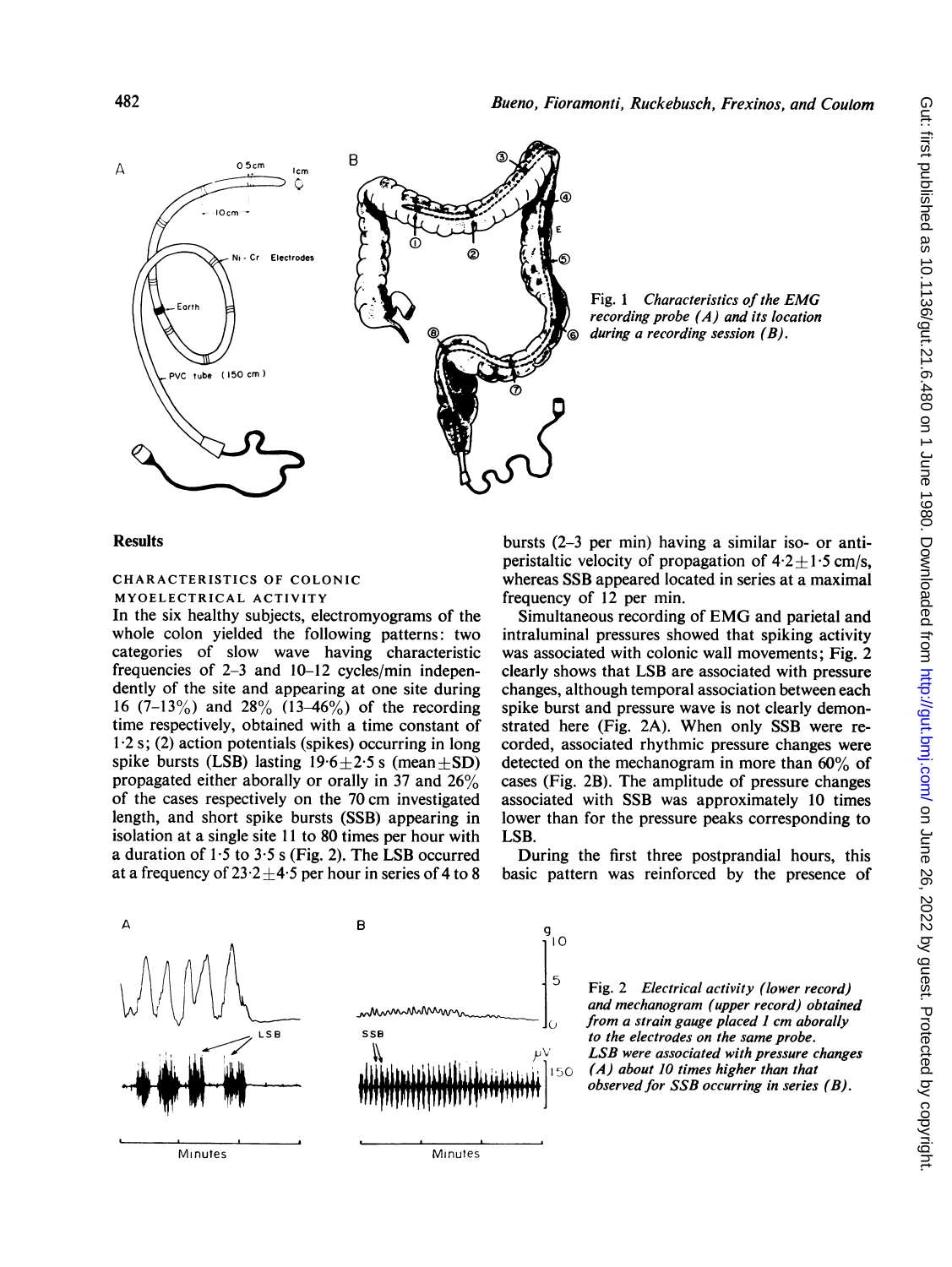|              | Long spike bursts               |             | Short spike bursts |             |                                |                                      |
|--------------|---------------------------------|-------------|--------------------|-------------|--------------------------------|--------------------------------------|
| Patient      | Duration (s)                    | Frequency/h | Duration (s)       | Frequency/h | Total postprandial<br>'rushes' | <b>Total spiking</b><br>activity (%) |
| Constipation |                                 |             |                    |             |                                |                                      |
|              | $26 - 7$                        | $13 - 6$    | 1.4                | 99          | 4                              | 26                                   |
|              | $18-4$                          | $6-7$       | 2.5                | 111         |                                | 21                                   |
|              | 23.5                            | 20.8        | $1-6$              | 144         |                                | 30                                   |
|              | $21 - 4$                        | 23.6        | $3-7$              | 202         | 5                              | 46                                   |
|              | 22.9                            | $10-4$      | 2.6                | 126         |                                | 31                                   |
| 6            | $15 - 4$                        | 14.5        | 1.9                | 292         |                                | 38                                   |
|              | $15 - 8$                        | $23 - 8$    | $1-8$              | 111         |                                | 35                                   |
| 8            | $12 - 4$                        | 9.2         | 3.2                | 212         |                                | 41                                   |
| 9            | 25.6                            | $9 - 4$     | 2.6                | 181         | 5                              | 37                                   |
| 10           | $17 - 2$                        | 6.9         | 2.4                | 146         | 3                              | 29                                   |
| 11           | 30.8                            | $13 - 4$    | 3.6                | 163         |                                | 24                                   |
| 12           | 23.9                            | $15 - 6$    | 2.9                | 217         | $\overline{a}$                 | 39                                   |
| 13           | 25.3                            | 20.6        | 2.3                | 112         |                                | 32                                   |
| Diarrhoea    |                                 |             |                    |             |                                |                                      |
| 14           | $27 - 4$                        | 4.5         |                    |             | 2                              | 3.2                                  |
| 15           | $36 - 6$                        | 2.8         |                    |             |                                | 2.9                                  |
| 16           | $20-7$                          | 7.6         |                    |             |                                | $8-1$                                |
| 17           | $21 - 6$                        | $6 - 4$     |                    |             |                                | 7.2                                  |
| 18           | 27.5                            | 3.3         |                    |             |                                | $3-1$                                |
| 19           | $23 - 4$                        | 7.2         |                    |             | $\overline{2}$                 | $5-4$                                |
|              | Abdominal pain related to meals |             |                    |             |                                |                                      |
| 20           | $17-4$                          | $16-4$      | 1.8                | 13          |                                | 13                                   |
| 21           | $13 - 2$                        | $25-3$      | 2.6                | 22          |                                | 19                                   |
| 22           | $21-3$                          | $15-3$      | 2.5                | 10          |                                | 16                                   |

Table 2 Characteristics of colonic myoelectrical activity associated with constipation, diarrhoea, and pain

6 to 17 spike bursts which were not part of a series and lasted  $7.2+2.1$  s—that is, less than a LSB and much more than a SSB. They were propagated aborally at a very high velocity  $(10.5 \pm 2.6 \text{ cm/s})$ along the whole region of the colon that was investigated. To distinguish them from the two other types of potentials, they were termed 'postprandial rushes'.

# CHANGES ASSOCIATED WITH PAIN, CONSTIPATION, OR DIARRHOEA

Three main abnormal patterns were identified (Table 2). In 13 patients, (group I), the spiking activity was characterised by an increase in the

presence of SSB occurring at a minimal frequency of 100 per hour in place of 11-80 in control subjects. The hourly duration of SSB activity was increased by 48%. Figure 3 shows a typical record obtained in such patients. Clinical examination revealed that 10 patients of this group were chronically constipated, four of them and the three remaining patients presenting localised and intermittent abdominal pain, associated in 78% of the cases with the presence of strong and sometimes fused SSB (see Fig. 3).

A total spiking activity occupying only 3 to  $8\%$ of the recording time was observed in six patients (group II), the electromyograms being characterised

Table 3 Colonic myoelectrical activity in health and functional disorders presented in three groups: constipation  $(I)$ , diarrhoea  $(II)$ , abdominal pain  $(III)$ 

|                                 | Long spike bursts |             | Short spike bursts |             |                                |                                  |
|---------------------------------|-------------------|-------------|--------------------|-------------|--------------------------------|----------------------------------|
|                                 | $L$ uration $(s)$ | Frequency/h | Duration (s)       | Frequency/h | Total postprandial<br>·rushes' | Total spiking<br>activity $(\%)$ |
| Healthy patients* $(4 M + 2 F)$ | 19.6              | 23.2        | $2 - 7$            | $44 + 21$   | $6 - 17$                       | 31                               |
| (see Fig. 3, normal)            | $+2.5$            | ±4.4        | $\pm$ 0.8          | $(11-80)$   |                                |                                  |
| Group I $(5 M+8 F)$             | 21.5              | 14.5        | 2.5                | $162 + 51*$ | $0 - 6$                        | 33                               |
| (see Fig. 3, group $1$ )        | $+5.3$            | $+4.8$      | $+0.8$             |             |                                |                                  |
| Group II $(2 M+4 F)$            | 26.2              | 5.3         | None               | None        | $1 - 4$                        |                                  |
| (see Fig. 3, group II)          | $+5.8$            | $\pm 2.1$   |                    |             |                                |                                  |
| Group III $(3 F)$               | 173               | 19.0        | 2.3                | $10 - 22$   | None                           | 16                               |
|                                 | ±4.2              | $+5.4$      | $+0.4$             |             |                                |                                  |

\*Men (M) and women (F). Each value represents the mean  $\pm SD$  for a 10 hour recording session of six subjects.

tSignificant differences (P<0-05) with values observed in healthy subjects. Total spiking activity is expressed as a percentage of recording time.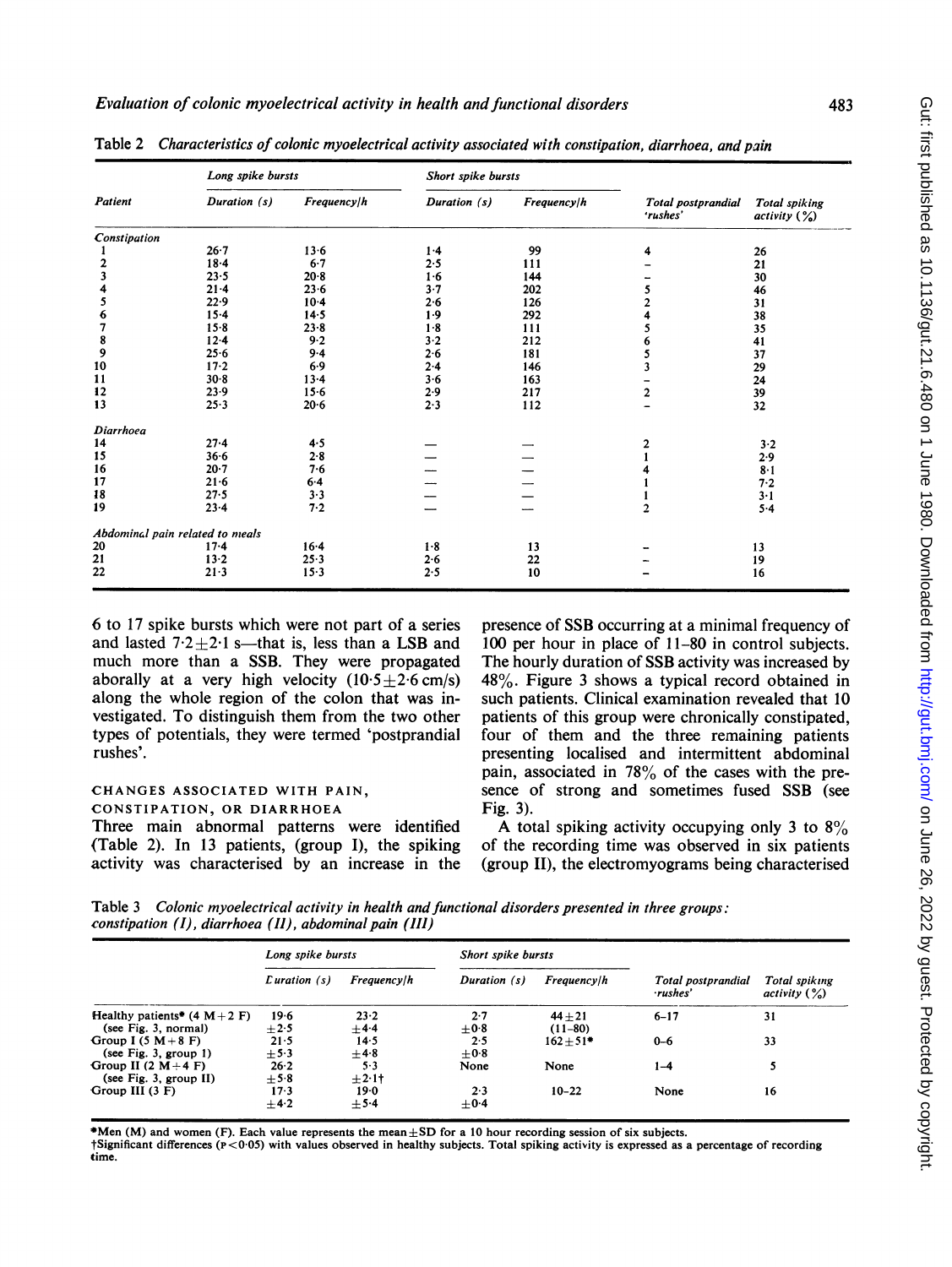NORMALL



Fig. <sup>3</sup> Colonic EMG records for one healthy bowel (normal) and for disturbances associated with chronic constipation and abdominal pain (group I) or with diarrhoea (group II). For group I, dotted line indicates four sequences of SSB associated with abdominal pain.

by the absence of SSB. These typical changes were associated with a reduction of the LBS occurrence which did not exceed 5 per hour (Fig. 3). In most of the cases LSB duration was increased (see Table 2) and their amplitude decreased (Fig. 3). All these patients had episodic watery diarrhoea with a high daily frequency of defaecation and in one case, diffuse abdominal pain.

In both of these groups, the presence of postprandial peristaltic 'rushes' was reduced compared with healthy subjects, although their amplitude and duration were unchanged (Table 3). However, these rushes were absent altogether in three other patients presenting a subnormal spiking pattern (group TII). These patients did not present well-defined clinical symptoms of functional colonic disorders but only a chronic sensation of postprandial pain with a tendency towards constipation in two of them and psychic disturbance in the third.

## **Discussion**

f 1 reproducible control pattern. Its validity was con-<br>firmed by the similarity between the slow-wave The system used to record colonic motility described here offers a new means for investigation of colonic motor disturbances based on a stable and reproducible control pattern. Its validity was conpattern obtained and those of previous workers. $2-4$ Two technical features allowed the recording of action potentials to be achieved, as well as the description for the first time in humans of their forms as long and short spike bursts and also their temporal organisation. The first was the nature of the electrodes: nickel-chrome wire of small diameter (0 <sup>12</sup> mm) seems to be necessary to pick up action potentials and to minimise artefacts caused by the patients' movements. The second was the use of a short time constant  $(0.1 \text{ s or } \text{less})$  for selective detection of spike bursts (low cut-off frequency of the filter set at  $0.5$  Hz ( $-3$  dB). Another point of great importance in ensuring electrical contact might be the absence of bowel clearance.

> Previous experiments performed in man with a recording system limited to slow-wave detection suggested that some mechanical contractions were correlated with slow waves,<sup>4</sup> an association contrary to that established for both gastric and intestinal smooth muscle.7 The present study suggests that the apparent finding of contractions without spikes merely reflected the inability of the recording technique to detect spikes. The two kinds of spike bursts described here were correlated with mechanical activity and have been observed previously in the colon of both the dog and the pig. $68$

> Perhaps the greatest interest of this study is the detection of characteristic changes in the basic pattern associated with functional colonic disorders. A striking feature is the occurrence of series of short spike bursts of high amplitude synchronised with the sensation of abdominal pain. This result is in accordance with the periods of pressure waves developed at a similar frequency during episodic pain in 'spastic colon' disease.9

> Chronic diarrhoea was the most common clinical sign of group II, which was characterised by the absence of SSB and a low spiking activity level. This feature, which is in agreement with the typical absence of phasic pressure waves in the pelvic colon,'0 is unlikely to be related to abnormal electrode contact, as spike bursts corresponding to postprandial rushes were of normal amplitude during these periods of low spiking activity level. These results suggest that LSB may be related to a peri-